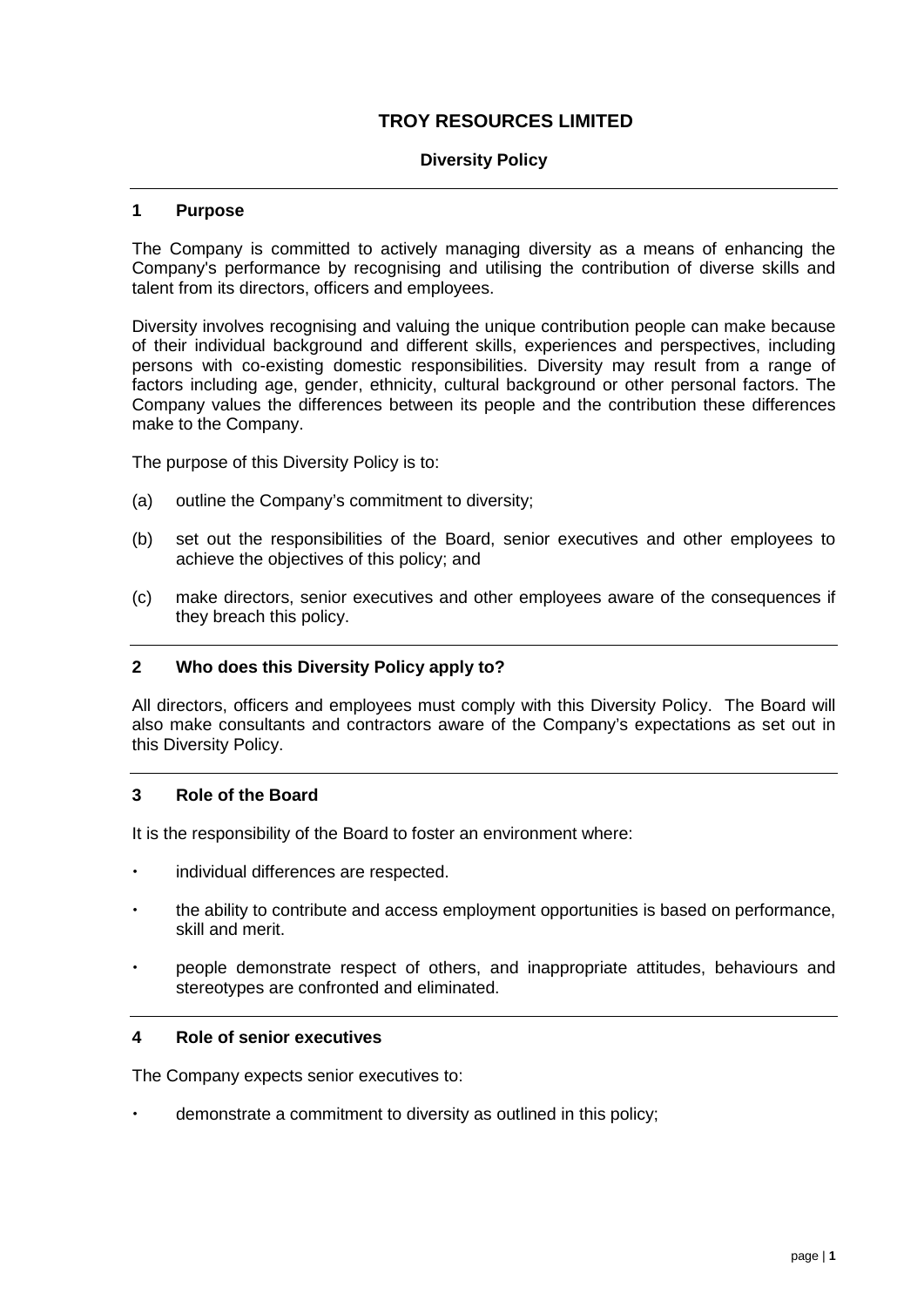- foster individual career development in accordance with this policy, and make decisions on selection and promotion on the basis of performance, skill and merit;
- work to create an environment where people demonstrate respect for others and which is free from unlawful discrimination, harassment and bullying; and
- support individuals to resolve concerns or complaints that arise in the context of diversity.

#### **5 Role of individuals**

The Company expects each individual to:

- demonstrate consideration for the cultural and social differences of the people with whom they work;
- communicate with others politely and respectfully;
- act to prevent or stop unlawful discrimination, harassment and bullying in the workplace;
- raise any diversity concerns with the Chief Executive Officer & Managing Director, Chair or Report and Investigation Officer, as appropriate, and where a concern has been raised, engage constructively to resolve that concern; and
- participate in any initiatives that support the achievement of the objectives of this policy.

### **6 Promoting diversity**

The Company encourages diversity in employment, and in the composition of its Board, as a means of ensuring the Company has an appropriate mix of skills and talent to conduct its business and achieve the Company's goals.

Wherever we operate we are committed to developing productive, mutually beneficial and long-term relationships with diverse groups of stakeholders. We work to accommodate the different cultures, lifestyles, heritage and preferences of local communities and we create opportunities for local suppliers to provide goods and services to our business.

Specifically, the Company will provide equal opportunities in respect to employment and employment conditions, including:

- (a) **Hiring**:The Board will ensure appropriate selection criteria based on diverse skills, experience and perspectives is used when hiring new staff, including Board members. Job specifications, advertisements, application forms and contracts will not contain any direct or inferred discrimination. The Board is empowered to engage professional consultants to assist in the hiring process by presenting diverse candidates to the Company for consideration.
- (b) **Training**: All internal and external training opportunities will be based on merit and in light of Company and individual needs. The Board will consider senior management training and executive mentoring programs to develop skills and experience to prepare employees for senior management and Board positions.